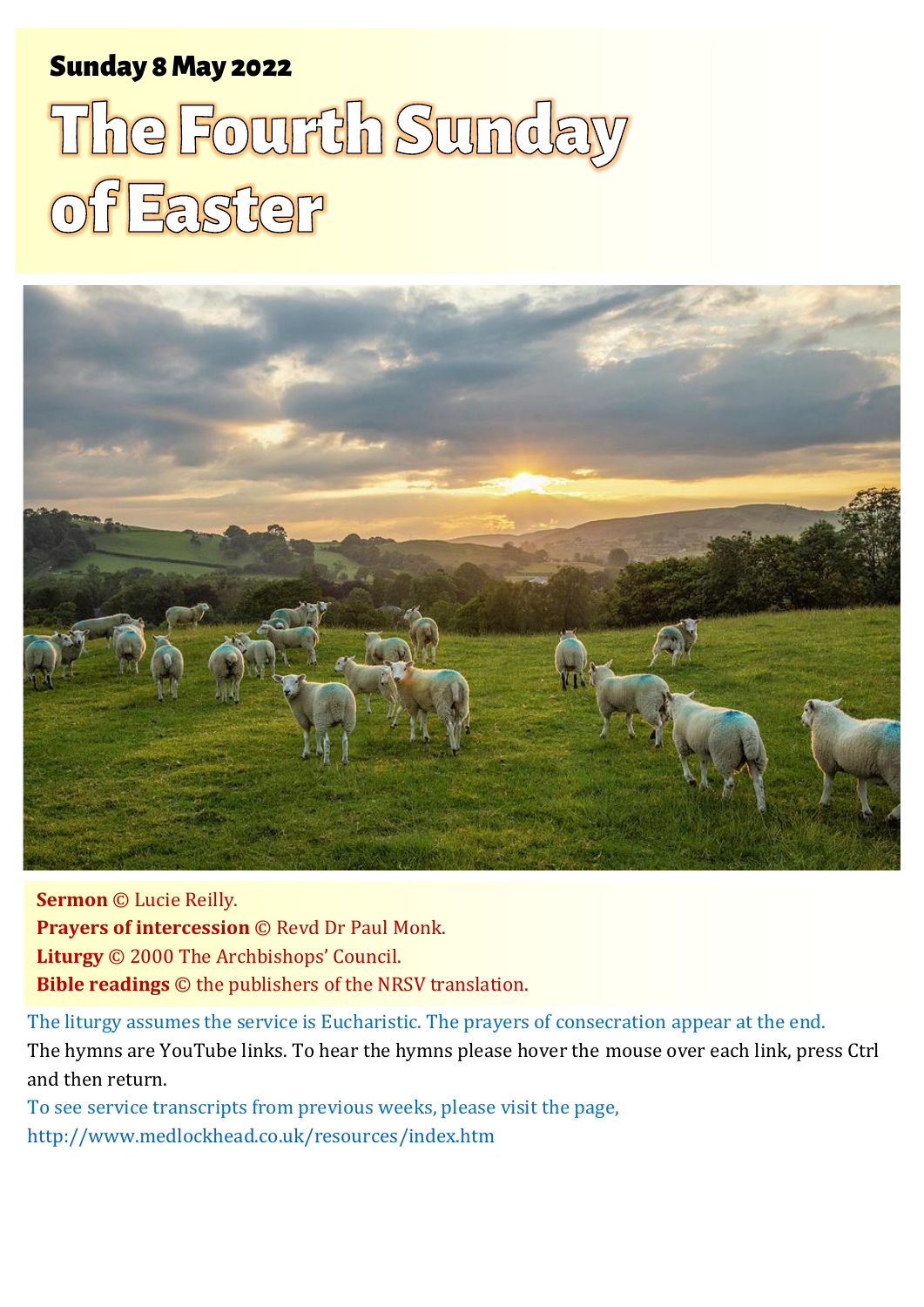# **The Welcome**

In the name of the Father, and of the Son, and of the Holy Spirit

All **Amen.**

The Lord be with you

All **And also with you.**

Alleluia, Christ is risen!

All **He is risen indeed! Alleluia!**

HYMN 1 **[The King of Love my shepherd is](https://www.youtube.com/watch?v=b3GFVW6m9Qo)** (click on this link to hear the hymn) **[The King of Love my shepherd is](https://www.youtube.com/watch?v=WLdPoQnylnA)** (different version) **[The King of Love](https://www.youtube.com/watch?v=AhPVFm9hUrQ)** (alternative version)

# **The Preparation**

All **Almighty God,**

**to whom all hearts are open, all desires known, and from whom no secrets are hidden: cleanse the thoughts of our hearts by the inspiration of your Holy Spirit, that we may perfectly love you, and worthily magnify your holy name; through Christ our Lord. Amen.**

Our Lord Jesus Christ said:

The first commandment is this: 'Hear, O Israel, the Lord our God is the only Lord. You shall love the Lord your God with all your heart,

with all your soul, with all your mind,

and with all your strength.'

And the second is this: 'Love your neighbour as yourself.' There is no other commandment greater than these. On these two commandments hang all the law and the prophets.

## All **Amen. Lord, have mercy.**

Christ our Passover lamb has been sacrificed for us. Let us therefore rejoice by putting away all malice and evil and confess our sins in penitence and faith, firmly resolved to keep God's commandments and to live in love and peace with all.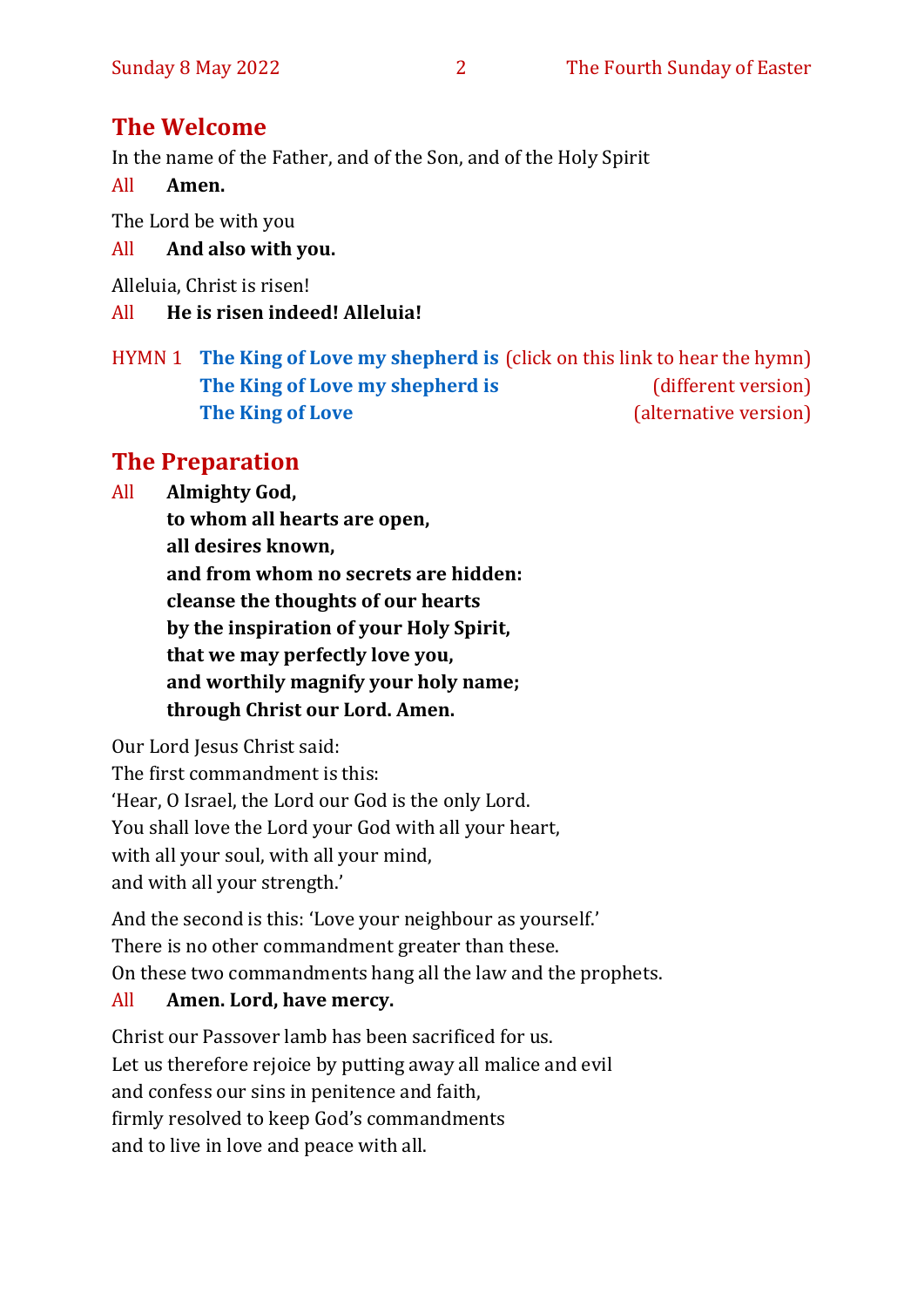All **Almighty God, our heavenly Father, we have sinned against you and against our neighbour in thought and word and deed, through negligence, through weakness, through our own deliberate fault. We are truly sorry and repent of all our sins. For the sake of your Son Jesus Christ, who died for us, forgive us all that is past and grant that we may serve you in newness of life to the glory of your name. Amen.**

Almighty God,

who forgives all who truly repent, have mercy upon you, pardon and deliver you from all your sins, confirm and strengthen you in all goodness, and keep you in life eternal; through Jesus Christ our Lord. All **Amen.**

# **The Gloria**

This Gloria is sung to the tune of 'Cwm Rhondda'. Click **[here](about:blank)** for the tune.

All **Glory be to God in Heaven, Songs of joy and peace we bring, Thankful hearts and voices raising, To creation's Lord we sing. Lord we thank you, Lord we praise you, Glory be to God our King: Glory be to God our King.**

> **Lamb of God, who on our shoulders, Bore the load of this world's sin; Only Son of God the Father, You have brought us peace within. Lord, have mercy, Christ have mercy, Now your glorious reign begin: Now your glorious reign begin.**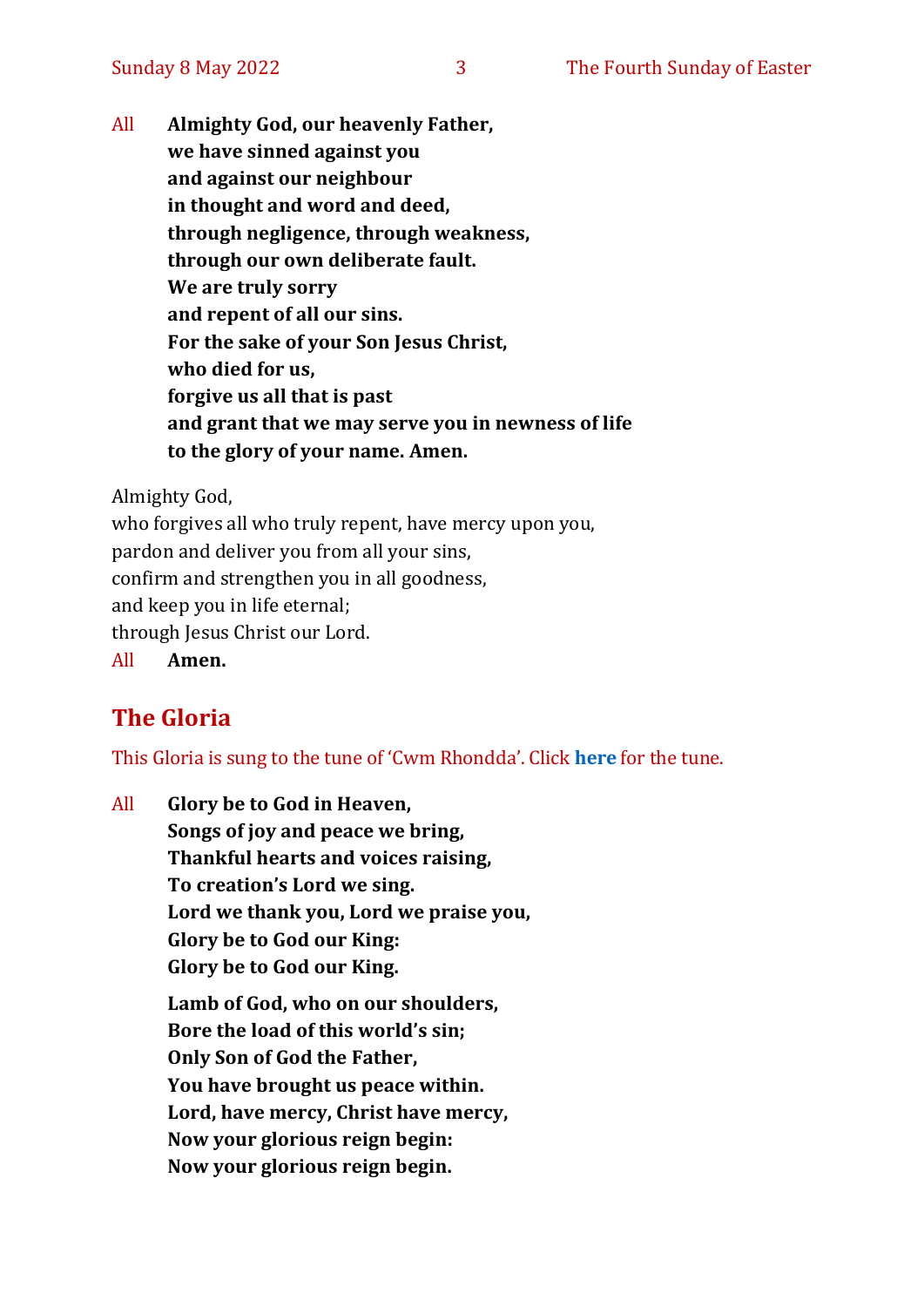**You O Son of God are Holy, You we praise with one accord. None in heav'n or earth is like you, Only you are Christ the Lord. With the Father and the Spirit, Ever worshipped and adored: Ever worshipped and adored.**

# **The Collect for the Fourth Sunday of Easter**

Almighty God, whose Son Jesus Christ is the resurrection and the life: raise us, who trust in him, from the death of sin to the life of righteousness, that we may seek those things which are above, where he reigns with you in the unity of the Holy Spirit, one God, now and for ever.

All **Amen.**

# **First reading**

A reading from the Acts of the Apostles

Now in Joppa there was a disciple whose name was Tabitha, which in Greek is Dorcas. She was devoted to good works and acts of charity. At that time she became ill and died. When they had washed her, they laid her in a room upstairs. Since Lydda was near Joppa, the disciples, who heard that Peter was there, sent two men to him with the request, 'Please come to us without delay.' So Peter got up and went with them; and when he arrived, they took him to the room upstairs. All the widows stood beside him, weeping and showing tunics and other clothing that Dorcas had made while she was with them. Peter put all of them outside, and then he knelt down and prayed. He turned to the body and said, 'Tabitha, get up.' Then she opened her eyes, and seeing Peter, she sat up. He gave her his hand and helped her up. Then calling the saints and widows, he showed her to be alive. This became known throughout Joppa, and many believed in the Lord. Meanwhile he stayed in Joppa for some time with a certain Simon, a tanner. *Acts 9:36–43*

This is the Word of the Lord

All **Thanks be to God.**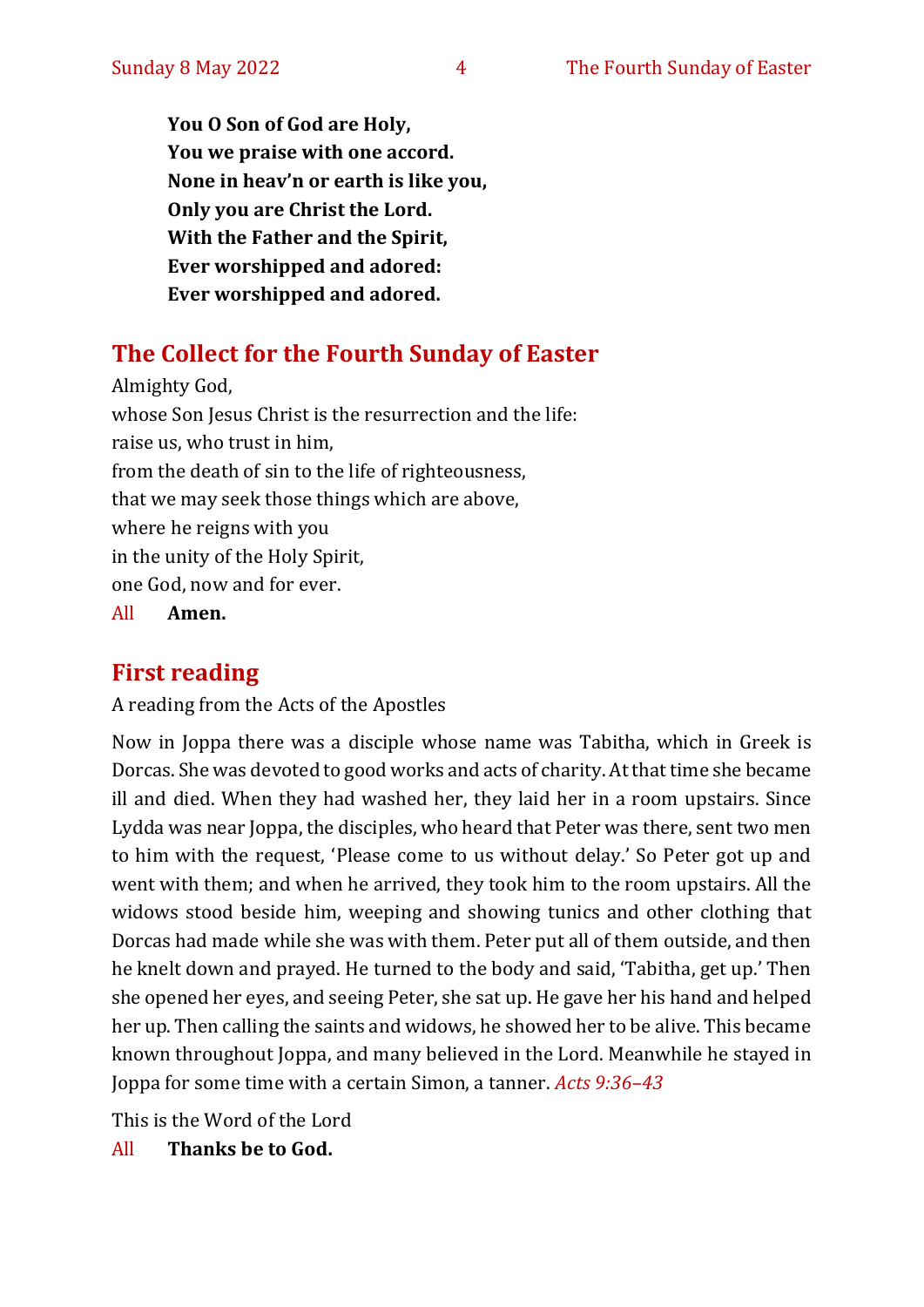## **Second reading**

A reading from the Revelation of St John the Divine

After this I looked, and there was a great multitude that no one could count, from every nation, from all tribes and peoples and languages, standing before the throne and before the Lamb, robed in white, with palm branches in their hands. They cried out in a loud voice, saying, 'Salvation belongs to our God who is seated on the throne, and to the Lamb!' And all the angels stood around the throne and around the elders and the four living creatures, and they fell on their faces before the throne and worshiped God, singing, 'Amen! Blessing and glory and wisdom and thanksgiving and honour and power and might be to our God forever and ever! Amen.'

Then one of the elders addressed me, saying, 'Who are these, robed in white, and where have they come from?' I said to him, 'Sir, you are the one that knows.' Then he said to me, 'These are they who have come out of the great ordeal; they have washed their robes and made them white in the blood of the Lamb. For this reason they are before the throne of God, and worship him day and night within his temple, and the one who is seated on the throne will shelter them. They will hunger no more, and thirst no more; the sun will not strike them, nor any scorching heat; for the Lamb at the center of the throne will be their shepherd, and he will guide them to springs of the water of life, and God will wipe away every tear from their eyes.' *Revelation 7:9–17*

This is the Word of the Lord All **Thanks be to God.**

HYMN 2 **[Like a shepherd](https://www.youtube.com/watch?v=jLaVLAWaD1Q)** (click on this link to hear the hymn)

## **Gospel reading**

Hear the Gospel of our Lord Jesus Christ according to John All **Glory to you O Lord.**

At that time the festival of the Dedication took place in Jerusalem. It was winter, and Jesus was walking in the temple, in the portico of Solomon. So the Jews gathered around him and said to him, 'How long will you keep us in suspense? If you are the Messiah, tell us plainly.' Jesus answered, 'I have told you, and you do not believe. The works that I do in my Father's name testify to me; but you do not believe, because you do not belong to my sheep. My sheep hear my voice. I know them, and they follow me. I give them eternal life, and they will never perish. No one will snatch them out of my hand. What my Father has given me is greater than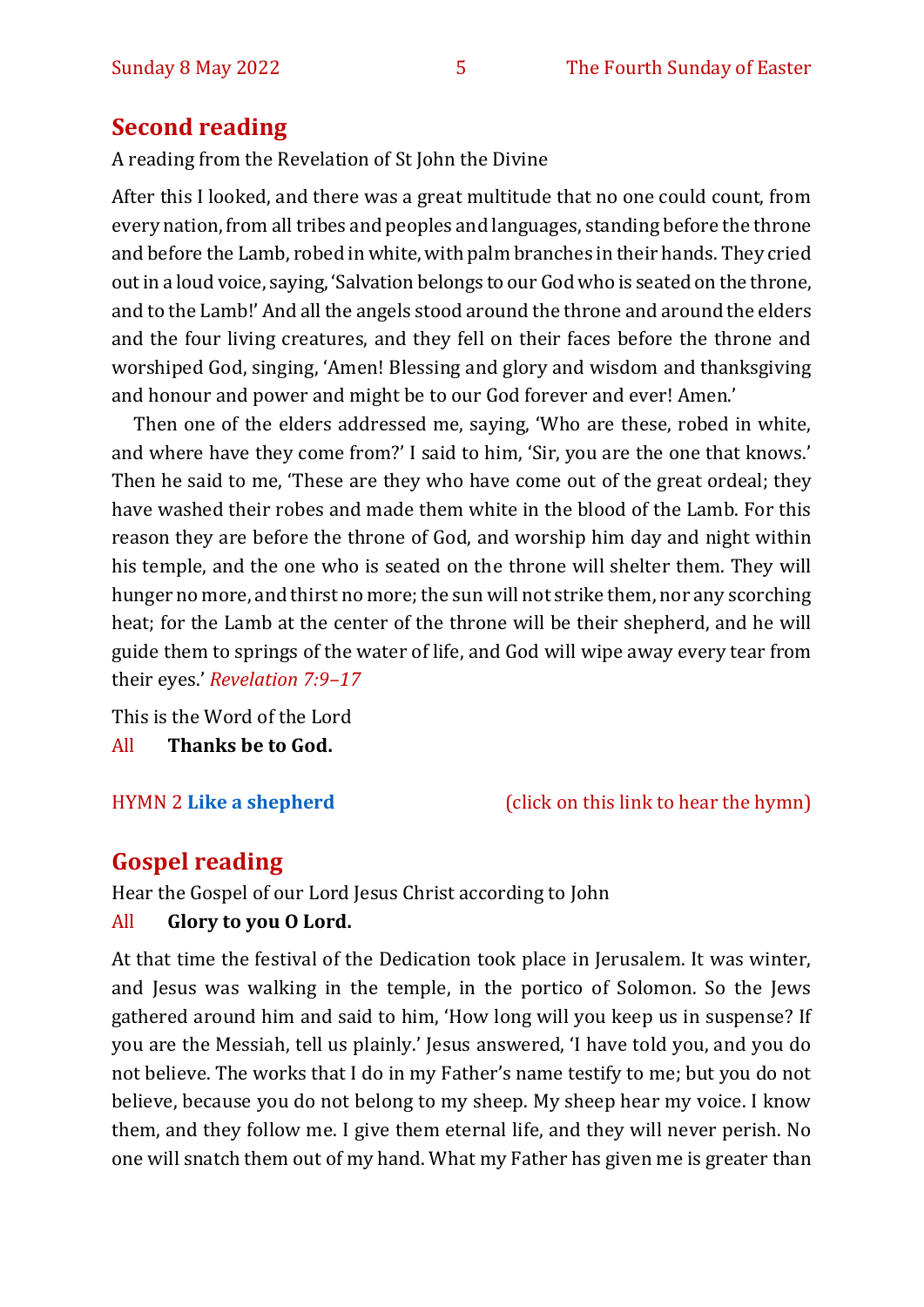all else, and no one can snatch it out of the Father's hand. The Father and I are one.' *John 10:22–30*

This is the Gospel of the Lord

All **Praise to you O Christ.** 

#### **Sermon**

Very often at the start of an episode of a television drama series you get a brief recap of what's gone on the week before to remind us of what's been happening, so it might be helpful today if we do something similar to set the scene for this week's episode of our Gospel reading.

So, 'previously in chapter ten of St John's Gospel' Jesus has been talking about the relationship between a shepherd and his sheep, identifying himself in two of his 'I Am' sayings as the gate for the sheep and the good shepherd. He describes the characteristics of a good shepherd which enable their sheep to feel safe, secure, and cared for and therefore able to live without anxiety or fear.

The Pharisees, whom Jesus is talking would have known that in their scriptures the relationship between shepherd and sheep is used as an image to describe the relationship between a king and his people, In Ezekiel, chapter 34, for example, God says that he himself will be a true shepherd to his people, to those who have been neglected, led astray, and abused by false shepherds. He also says that he will set up David, to be the shepherd, or king, of Israel and of course it was expected that the promised Messiah, would be a descendant of David.

Now fast-forward to today's story. It's the Festival of Dedication, or Hanukkah, when the liberation and re-dedication of the Temple about 150 years earlier is remembered and celebrated. These events took place following a revolution led by Judas Maccabaeus against occupying forces which resulted in Judas becoming king over Israel and founding a dynasty even though he was not a descendant of David.

It's during this Festival that Jesus talks about being the Good Shepherd in a land once again occupied by a foreign power—this time the Roman Empire. We can perhaps understand why there's a sense of expectation and excitement, tension and suspicion, in Jerusalem as people speculate about Jesus, a descendant of King David, being the Messiah, the true king who would overthrow the Roman imposters and regain freedom for the people of Israel.

It's in this context that the religious leaders put pressure on Jesus to declare categorically whether or not he is the Messiah. However, it's not a question that has a straightforward answer. He certainly isn't the sort of Messiah they have in mind, and they don't seem to have understood him at all. So, Jesus says that he has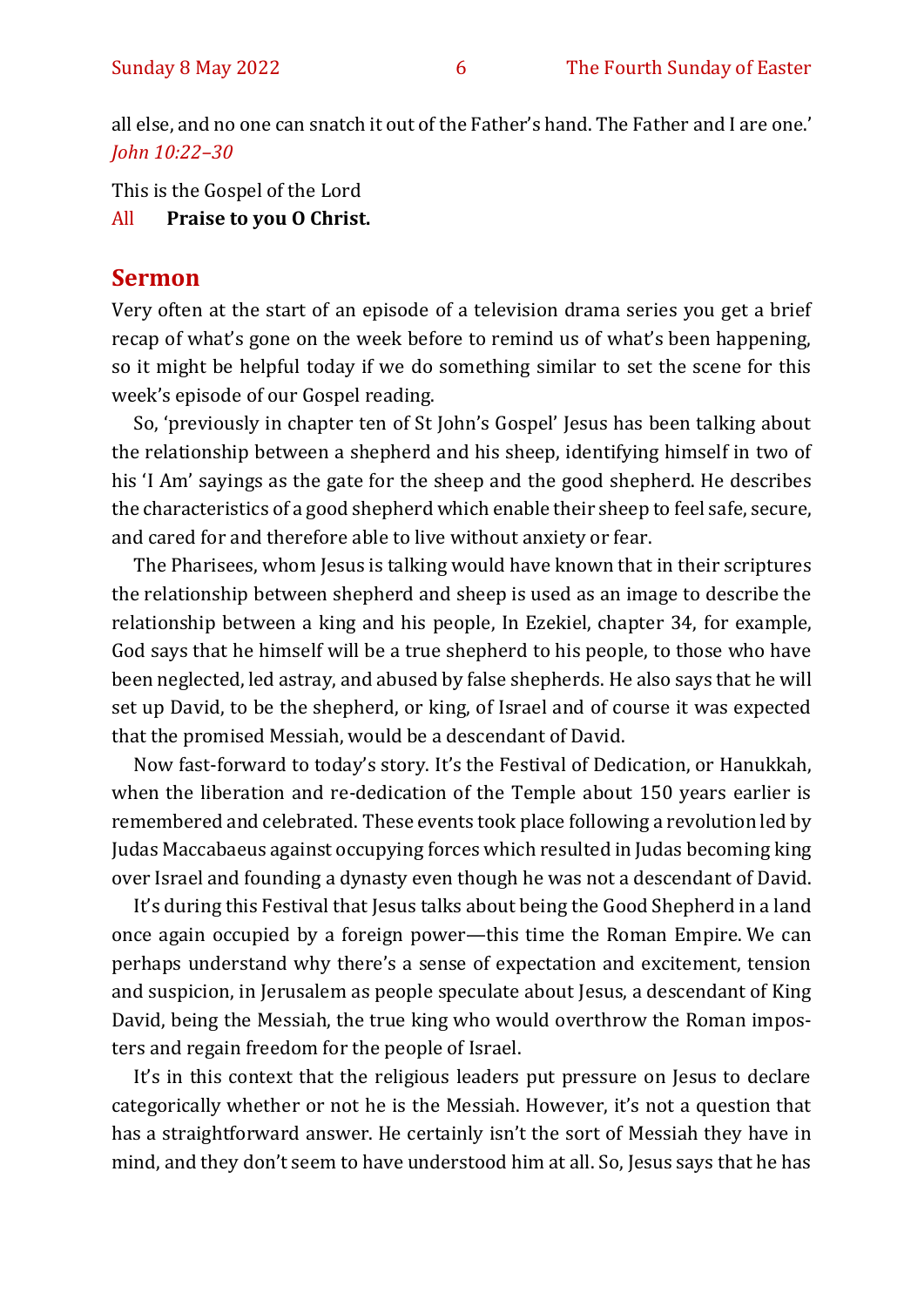already answered them both in what he has been saying and in the things he has done in his Father's name. He goes back to using the image of a good shepherd whose sheep know him, recognise his voice, trust him, and follow him. And as a good shepherd protects his sheep so Jesus says he will keep his people safely in eternal life.

The problem is that these religious leaders don't recognise the voice of the Good Shepherd, the true Messiah, and they don't understand his language. This presents a major barrier to honest communication between them and Jesus and in the final section of this chapter they try to stone Jesus and try to arrest him on charges of blasphemy.

The Pharisees, and people who thought as they did, had a clear picture in their minds of what the longed-for Messiah would be like and what he would do. His voice and the language he used would be about revolution, victory over enemies, power, and a triumphant kingship established in this world.

Jesus uses a different language—one of peace and reconciliation, justice tempered with mercy, healing and forgiveness and his kingdom is the kingdom of heaven where God alone rules with love and compassion.

Jesus tells those gathered around him at the temple, 'My sheep hear my voice. I know them, and they follow me. I give them eternal life, and they will never perish. No one will snatch them out of my hand.' We are assured that even after this life, our relationship with Christ, our Good Shepherd, will continue.

Christ has chosen to take on the role of our Good Shepherd and to enter into a relationship with his sheep. If we are considering ourselves to be his sheep, then we should work to have the proper characteristics of Christ's sheep.

We are told the sheep hear Christ's voice, so we need to strive to learn what Christ is calling us to do in the world, through reading Scripture, through praying, and through discussions with others whom we know to be faithful, so that we are able to hear Christ's voice clearly. Our Gospel reading today invites us to think about the voices and the languages that we ourselves understand and use. Around us are many voices speaking the language of violence, extremism, hatred, jealousy, prejudice, and pride.

We must seek to not only know and understand his commandments, but also to carry them out—to find the best ways to love God and to love our neighbour, and then do those things. We must avoid the temptation to let other things in our lives lead us, like the desire for wealth, or fear that others will look at us strangely if we model our lives according to our faith. But we are never expected to do these things alone. Because our shepherd is always with us to guide us. And we have each other to look towards when we feel like we may be going astray.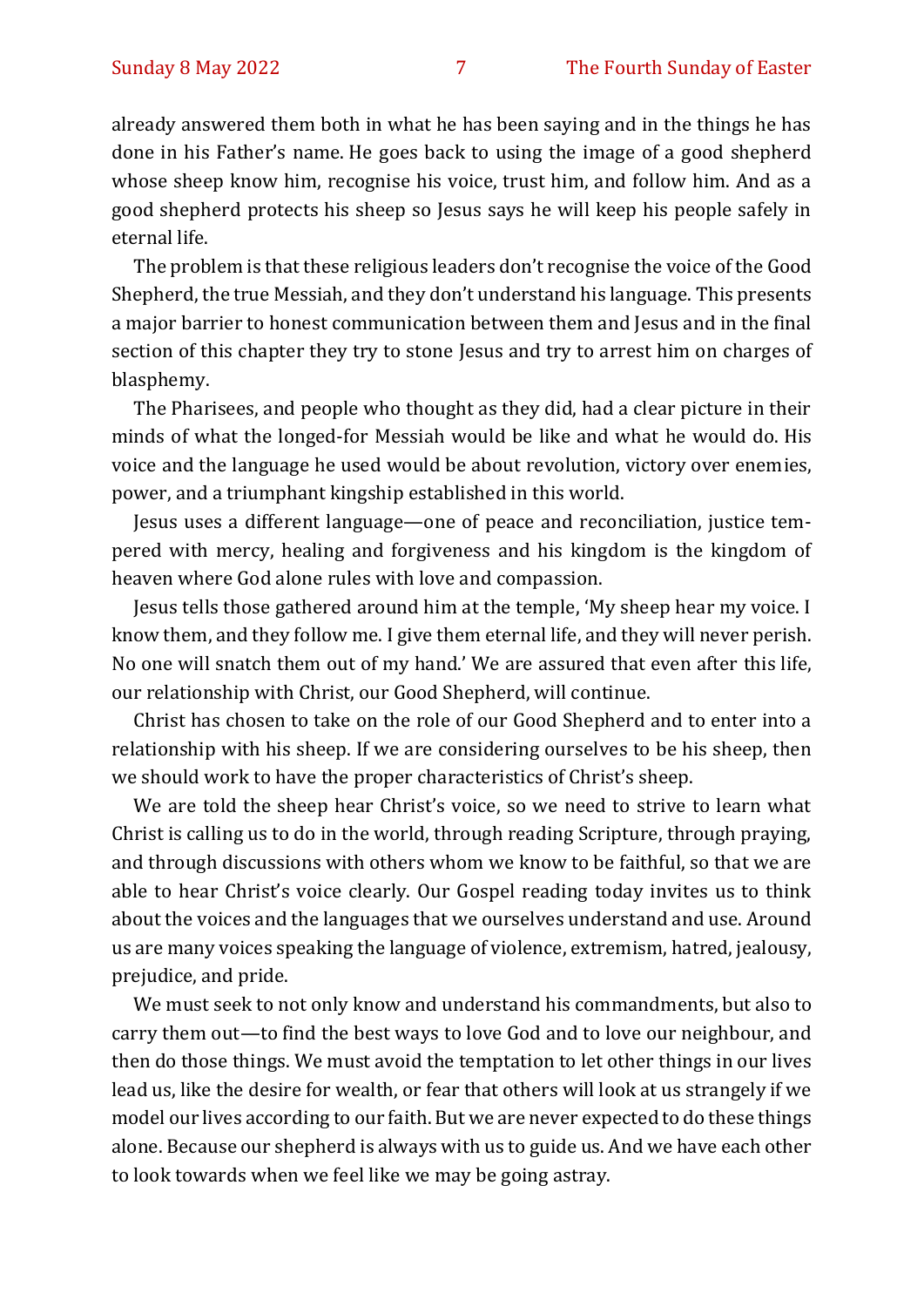Surely our calling is to use the language of love to reach out to God's lost sheep who are longing for the care and protection that only our Good Shepherd can provide.

# **The Creed**

Do you believe and trust in God the Father, the source of all being and life, the one for whom we exist?

#### All **We believe and trust in him.**

Do you believe and trust in God the Son, who took our human nature, died for us and rose again?

#### All **We believe and trust in him.**

Do you believe and trust in God the Holy Spirit, who gives life to the people of God and makes Christ known in the world?

#### All **We believe and trust in him.**

This is the faith of the Church.

All **This is our faith. We believe and trust in one God, Father, Son and Holy Spirit. Amen.**

# **Prayers of intercession**

#### These prayers are inspired by Psalm 23

We pray to the Lord our Shepherd. We thank you for looking after us, guiding and protecting us. As sheep of your fold, help us as we follow you and to keep you in view at all times.

Lord in your mercy

#### All **Hear our prayer**

'You prepare a table before me in the presence of my enemies; you anoint my head with oil; my cup overflows.' We thank you for all that is good in our lives—our blessings and joys. We ask your help on those who have too little, who suffer from material want. In the following moment of silence, we pray especially for …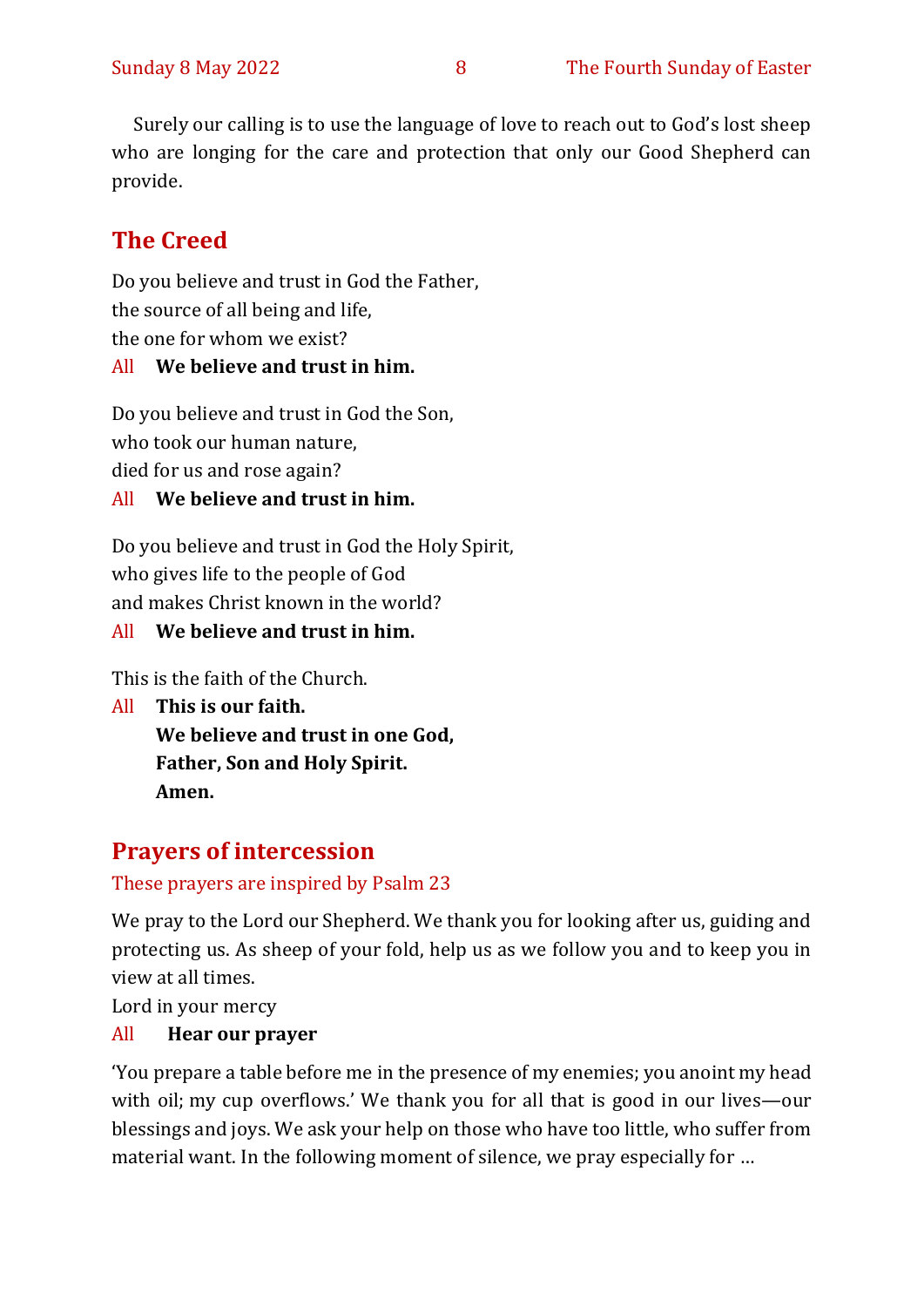Lord in your mercy

#### All **Hear our prayer**

'Even though I walk through the darkest valley, I fear no evil.' Protect us from all that is evil, including our own feelings and misunderstandings. Protect your Church and all agencies who minister and give light. In the following moment of silence, we pray especially for …

Lord in your mercy

#### All **Hear our prayer**

'He restores my soul. He leads me in right paths for his name's sake.' We pray for those who are suffering in body, mind or spirit; those whose pilgrimage feels arid or painful; those who have wandered from the right paths. In the following moment of silence, we pray especially for …

Lord in your mercy

#### All **Hear our prayer**

'I shall dwell in the house of the Lord forever.' We pray for those who have passed from this world to the next. We pray for their families and friends. In the following moment of silence, we pray especially for …

Lord in your mercy

#### All **Hear our prayer**

Merciful Father,

All **accept these prayers for the sake of your Son, our Saviour Jesus Christ. Amen.**

# **The peace**

The risen Christ came and stood among his disciples and said,

'Peace be with you.' Then were they glad when they saw the Lord. Alleluia.

The peace of the Lord be always with you,

#### All **And also with you.**

HYMN 3 **[Loving shepherd of thy sheep](https://www.youtube.com/watch?v=H6e2bFhvpGs&list=RDH6e2bFhvpGs&start_radio=1)** (click on this link to hear the hymn)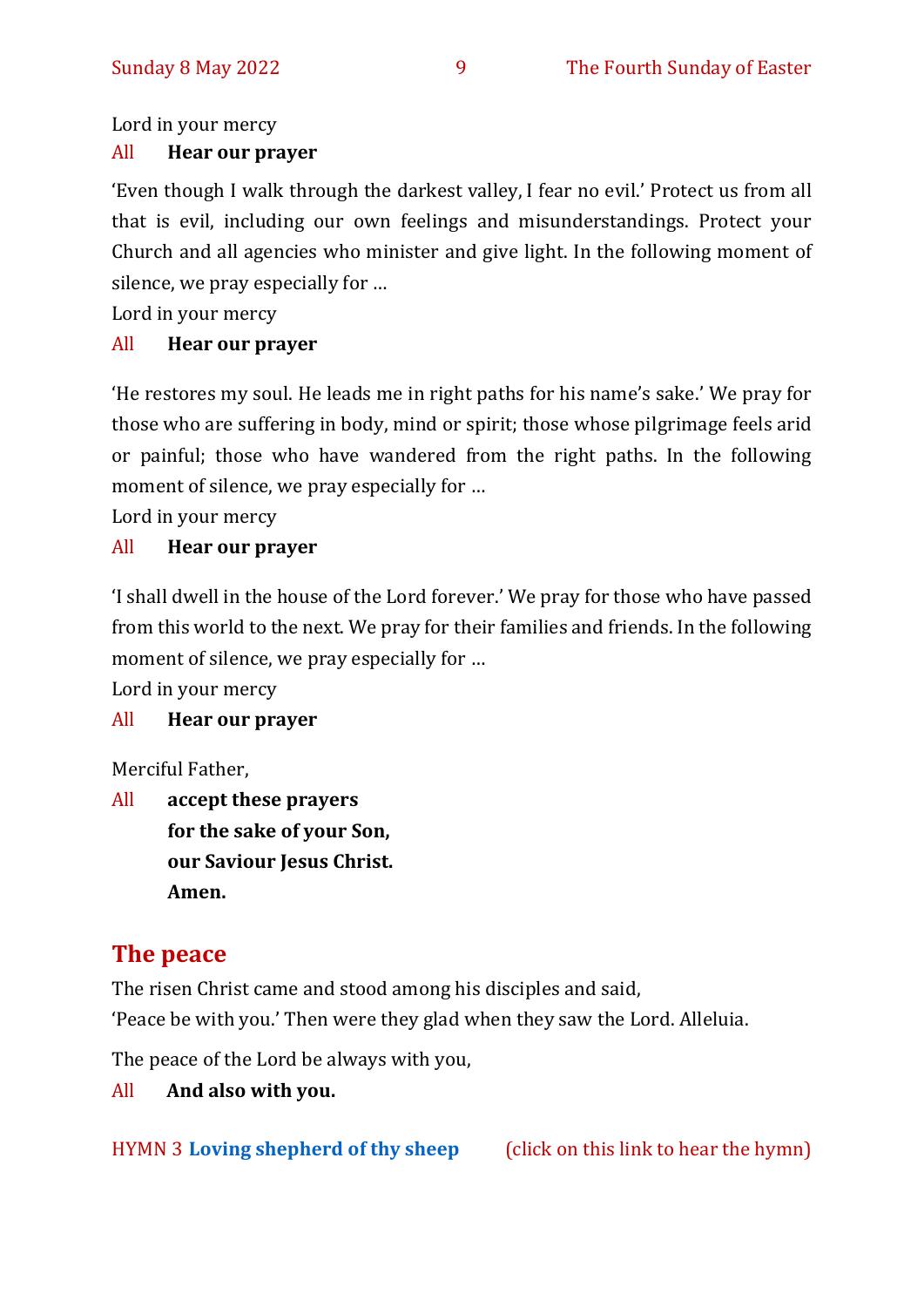The liturgy of the Communion Service appears below

# The Dismissal

HYMN 4 **[The Lord is my shepherd](https://www.youtube.com/watch?v=-Msh0PAJfPU)** (traditional version) **[The Lord is my shepherd](https://www.youtube.com/watch?v=-eIQQayhpak)** (different tune) **[The Lord is my shepherd](https://www.youtube.com/watch?v=mGoxVDUlH7E)** (different tune again) **[The Lord is my shepherd](https://www.youtube.com/watch?v=IDAIwMvFcXQ)** (acapella version) **[The Lord is my shepherd](https://www.youtube.com/watch?v=GL5VjnO7mB4)** (Celtic version)

God the Father,

by whose love Christ was raised from the dead,

open to you who believe the gates of everlasting life.

#### All **Amen.**

God the Son,

who in bursting the grave has won a glorious victory, give you joy as you share the Easter faith.

#### All **Amen.**

God the Holy Spirit,

whom the risen Lord breathed into his disciples,

empower you and fill you with Christ's peace.

#### All **Amen.**

And the blessing of God the Almighty:

Father, Son, and Holy Spirit,

be with you now and remain with you always.

#### All **Amen.**

Go in peace to love and serve the Lord.

#### All **In the name of Christ. Amen.**

Alleluia, Christ is risen!

#### All **He is risen indeed! Alleluia!**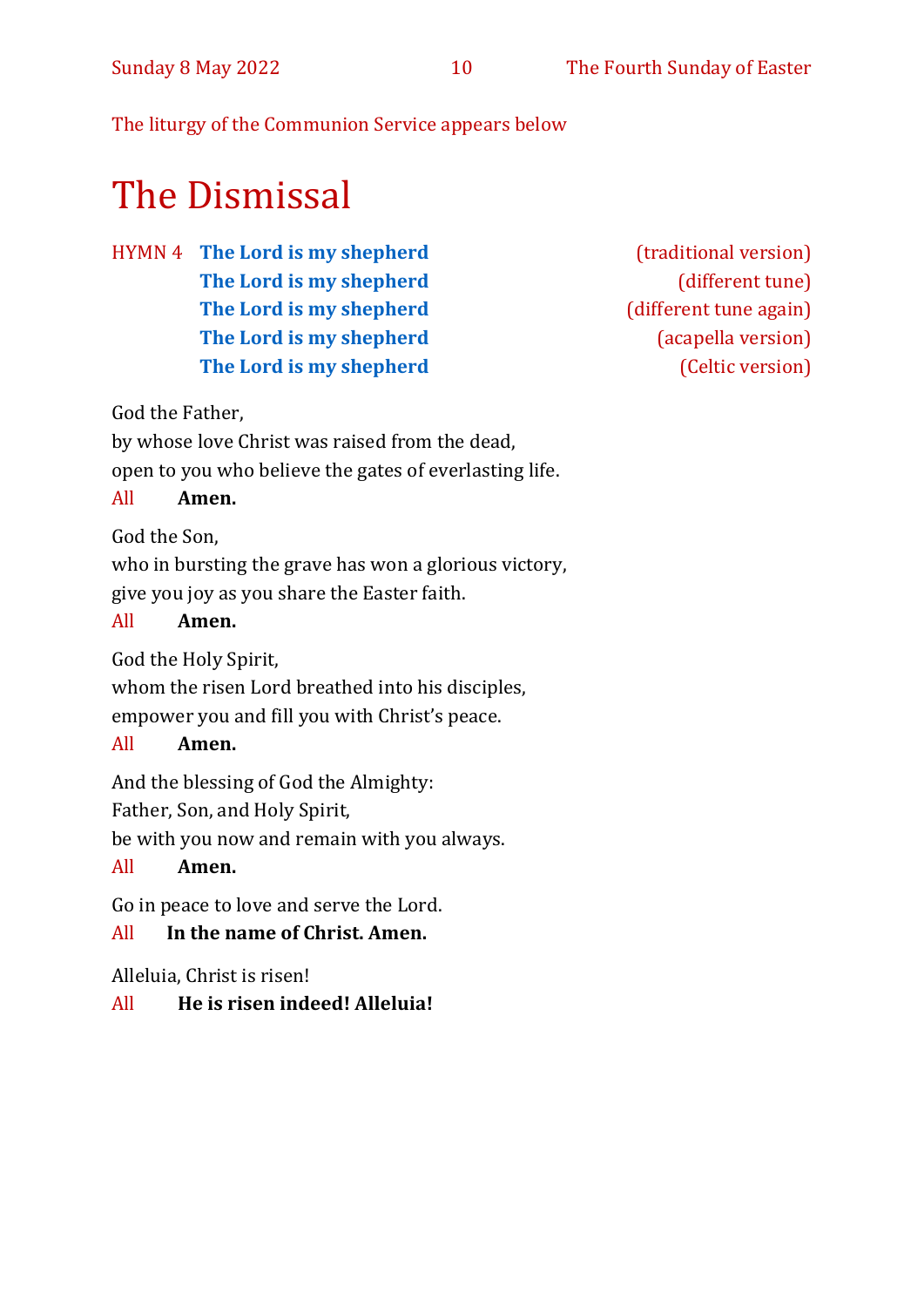# The Liturgy of the Sacrament

# Eucharistic Prayer (prayer E)

The Lord be with you

# All **and also with you.**

Lift up your hearts.

# All **We lift them to the Lord.**

Let us give thanks to the Lord our God.

# All **It is right to give thanks and praise.**

Father, you made the world and love your creation. You gave your Son Jesus Christ to be our Saviour. His dying and rising have set us free from sin and death. And so we gladly thank you, with saints and angels praising you, and saying,

All **Holy, holy, holy Lord, God of power and might, heaven and earth are full of your glory. Hosanna in the highest. Blessed is he who comes in the name of the Lord. Hosanna in the highest.**

We praise and bless you, loving Father, through Jesus Christ, our Lord; and as we obey his command, send your Holy Spirit, that broken bread and wine outpoured may be for us the body and blood of your dear Son.

On the night before he died he had supper with his friends and, taking bread, he praised you. He broke the bread, gave it to them and said: Take, eat; this is my body which is given for you; do this in remembrance of me.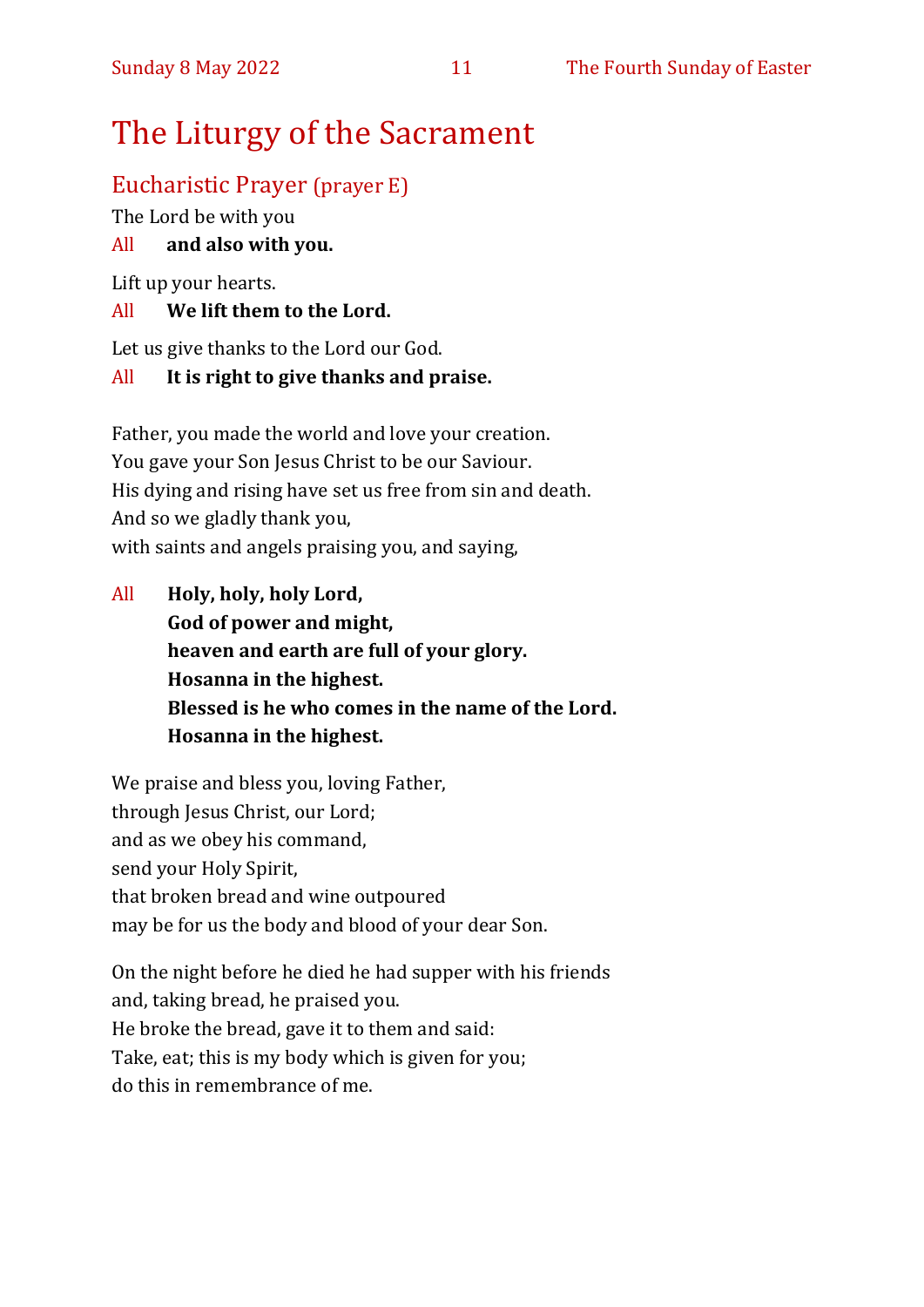When supper was ended he took the cup of wine. Again he praised you, gave it to them and said: Drink this, all of you; this is my blood of the new covenant, which is shed for you and for many for the forgiveness of sins. Do this, as often as you drink it, in remembrance of me.

So, Father, we remember all that Jesus did, in him we plead with confidence his sacrifice made once for all upon the cross.

Bringing before you the bread of life and cup of salvation, we proclaim his death and resurrection until he comes in glory.

Great is the mystery of faith:

# All **Christ has died. Christ is risen. Christ will come again.**

Lord of all life, help us to work together for that day when your kingdom comes and justice and mercy will be seen in all the earth.

Look with favour on your people, gather us in your loving arms and bring us with all the saints to feast at your table in heaven.

Through Christ, and with Christ, and in Christ, in the unity of the Holy Spirit, all honour and glory are yours, O loving Father, for ever and ever.

All **Amen.**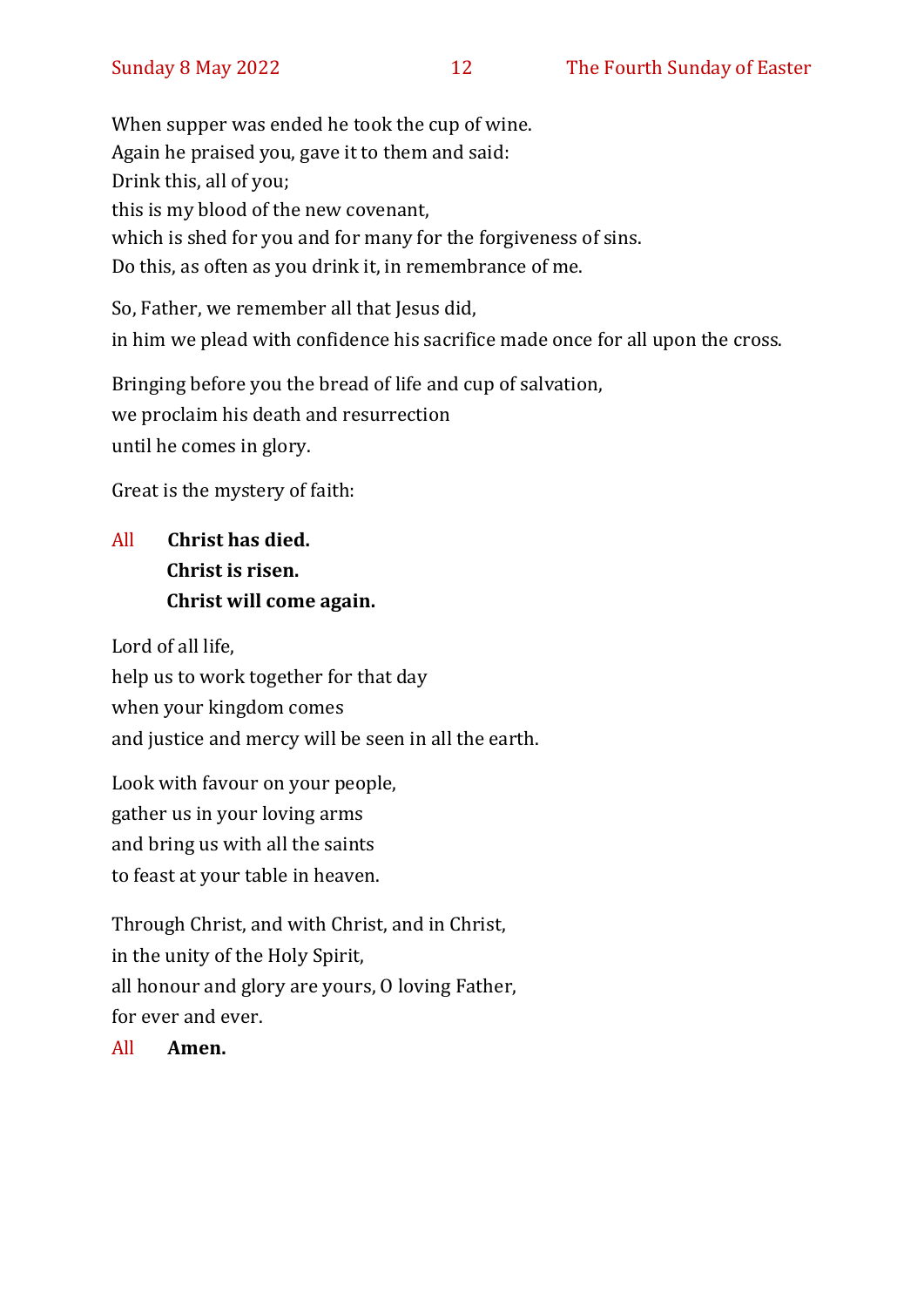#### **The Lord's Prayer**

As our Saviour taught us, so we pray

All **Our Father in heaven, hallowed be your name, your kingdom come, your will be done, on earth as in heaven. Give us today our daily bread. Forgive us our sins as we forgive those who sin against us. Lead us not into temptation but deliver us from evil. For the kingdom, the power,** 

**and the glory are yours now and for ever. Amen.**

# **Breaking of the Bread**

We break this bread to share in the body of Christ.

- All **Though we are many, we are one body, because we all share in one bread.**
- All **Lamb of God,**

**you take away the sin of the world, have mercy on us.**

**Lamb of God,** 

**you take away the sin of the world, have mercy on us.**

**Lamb of God,** 

**you take away the sin of the world, grant us peace.**

Draw near with faith. Receive the body of our Lord Jesus Christ which he gave for you, and his blood which he shed for you. Eat and drink in remembrance that he died for you, and feed on him in your hearts by faith with thanksgiving.